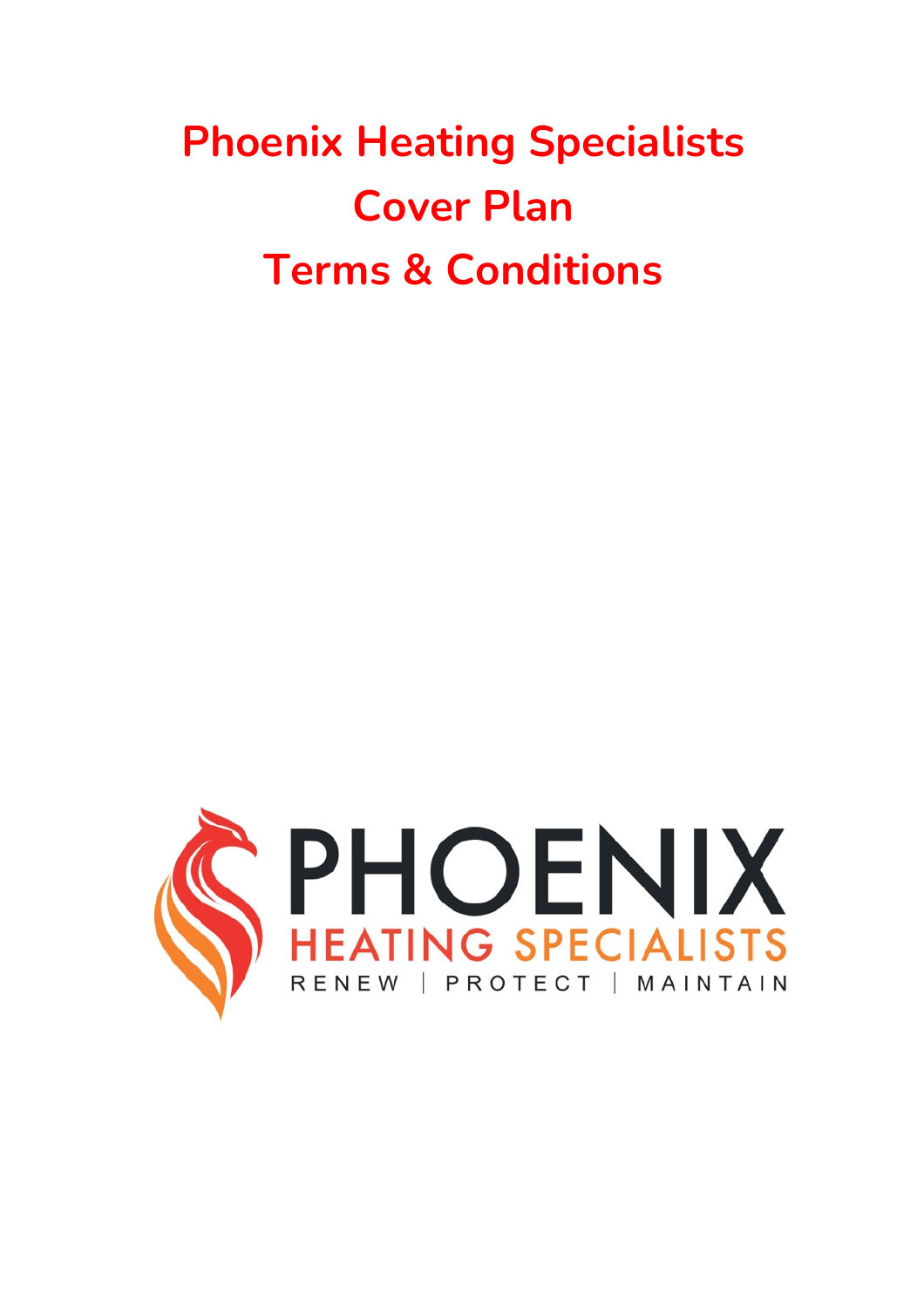### **Welcome to the Phoenix Care Plan**

Firstly, we would like to take this opportunity to thank you for choosing Phoenix Heating Specialists to be your central heating/boiler care providers.

Our sole ambition at Phoenix Heating Specialists is to provide our customers an unrivalled level of service and be there for you when you need us the most. We are of a firm belief that our cover plans remain at a fixed price, with no unfair price hikes and quality customer service guaranteed.

In alignment with our effort to create a transparent and hassle-free care plan, we have made our Terms and Conditions easy to navigate with only information that is absolutely necessary. This is however a legally binding agreement between us (the service plan provider) and you (the customer).

We want you to know exactly what you're paying for and what your cover plan does & does not include. We therefore ask that you read these terms and conditions clearly so that you are confident the cover plan chosen is the one best suited for your needs.

We have created our cover plans based on customer feedback and looking at the shortfalls of other companies within the industry. Our hope is to attend all call outs within 24 hours of been logged, meaning a swift and efficient resolution to your problem and no more waiting around in the cold.

All documents and all communication with you about this policy will be in English.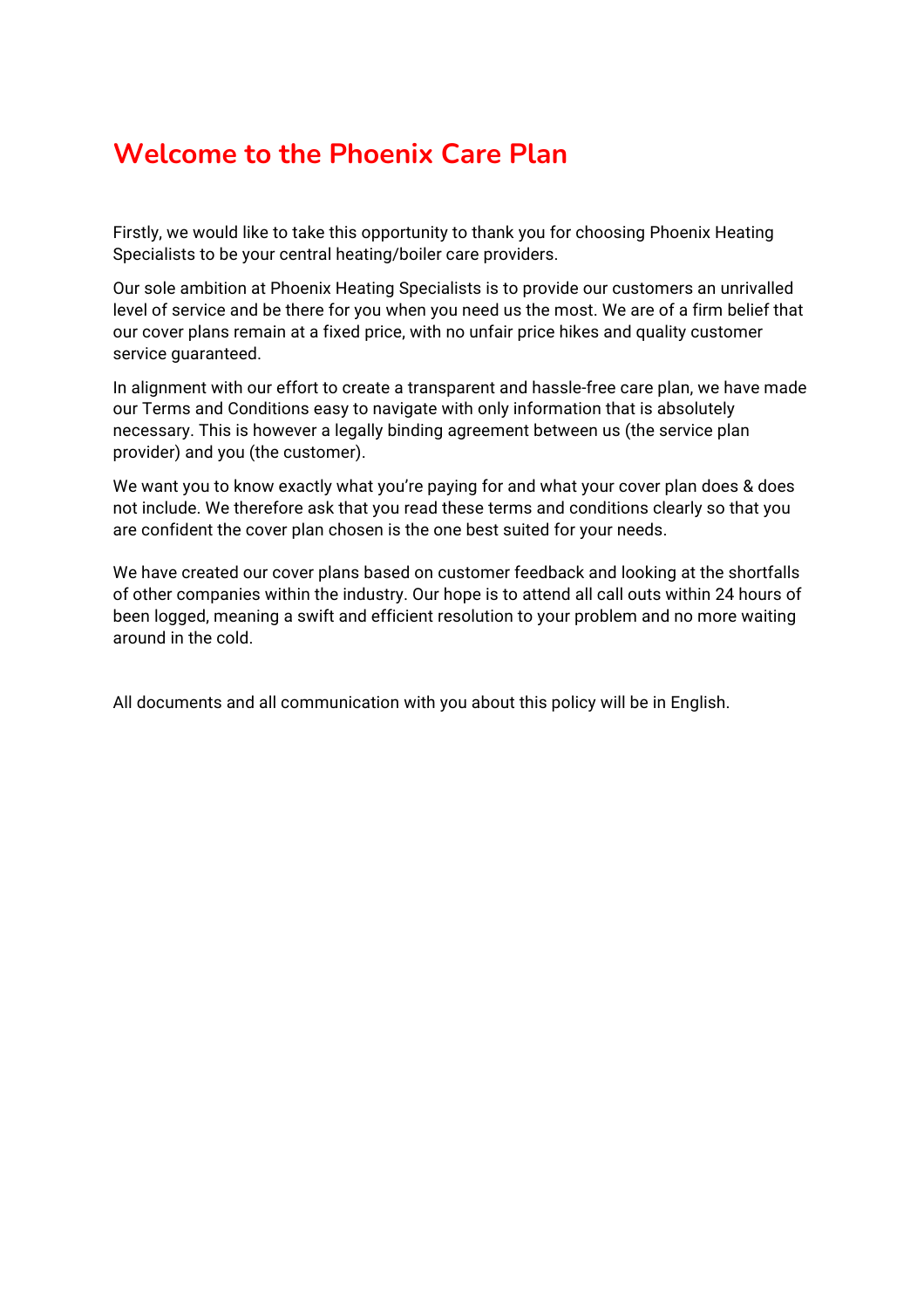# **CONTENTS**

1. **Definitions** - A list of important definitions we use in these terms and conditions.

2. **What is included in your policy** - Here we outline the key items that are covered in your policy as well as important payment information.

3. **How to** - Here we explain how you organise a service visit, make a claim, make a change, cancel your policy or make a complaint.

4. **What we are not able to cover** - This section lists our 'general exclusions'. They are important to understand because we cannot cover certain things.

5. **Safety and Security -** This section explains the procedures we take to look after the safety and security of our customers and engineers.

6. **Legal Information -** Details around our fraud policies, how we use personal data, applicable law and other legal information.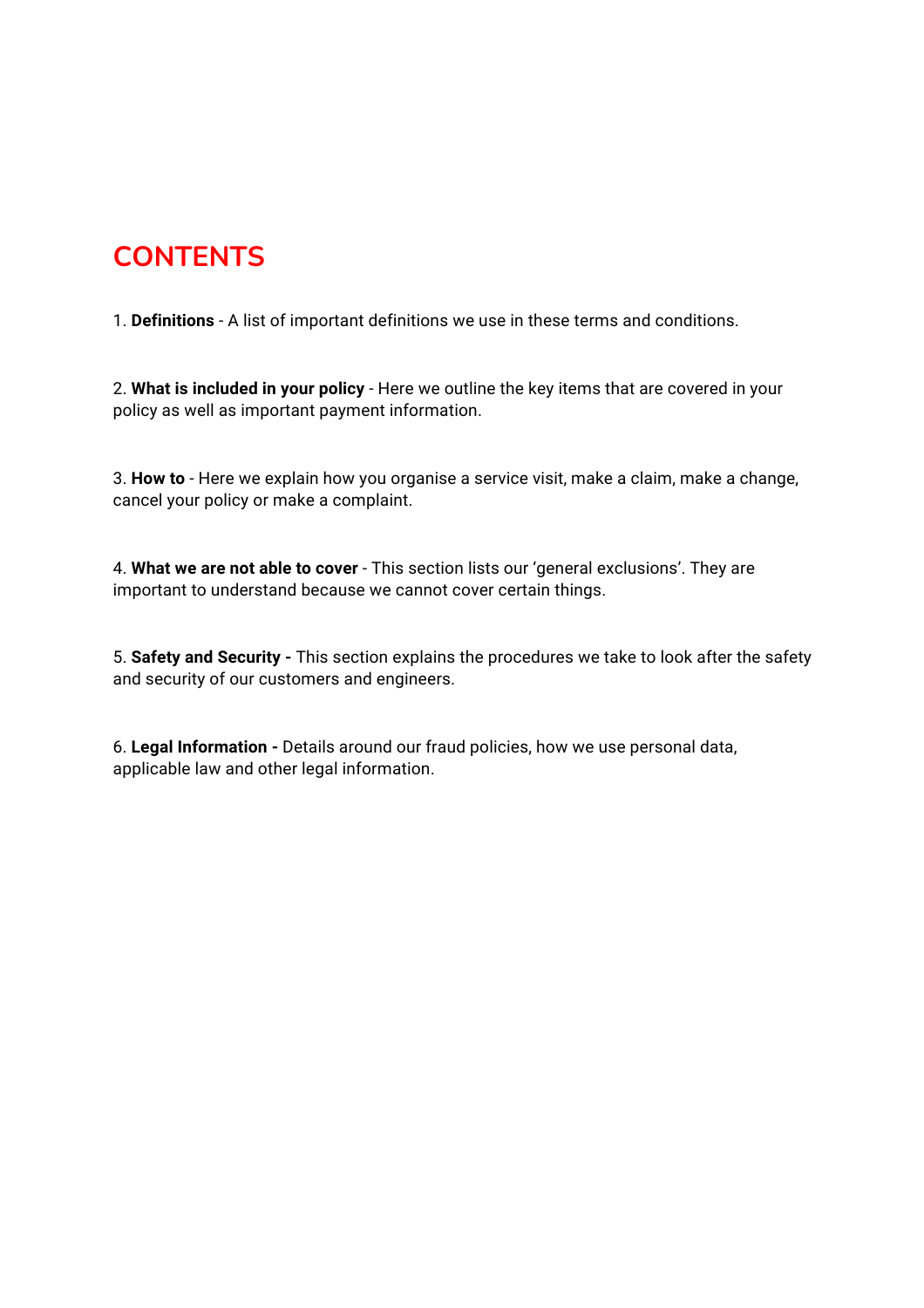# **1. DEFINITIONS**

Some phrases that we use in these terms and conditions have specific meanings. When you see these words appear in the document, look at this list for the specific meaning.

- **agreement** All the documents that give you information about your policy. This includes the welcome letter and these terms and conditions.
- **beyond economic repair (BER)** When according to the expert judgement of our claims team the cost of repair is more than the value of the boiler.
- **claims team** The Phoenix team responsible for organising claims.
- **callout fee** The amount you will be required to pay towards each claim you make under this policy.
- **home** A building designed for residential use that you own and either live in or rent out for someone else to live in, including any attached garage or conservatory.
- **residential use** A building where fewer than half of the rooms are used for any type of commercial purposes. We can only cover it if the total output of all boilers combined is less than 70kW.
- **start date** The day your contract comes into effect. This date is confirmed on your welcome letter.
- **system** A particular area of the home that we have agreed to protect, depending on the cover level selected. These are the boiler and controls, central heating and plumbing.
- **we/us/our** Phoenix Heating Specialists Limited
- **welcome letter** The email or letter which forms part of the policy containing your name, home address, level of cover provided, any addons and any callout that may apply.
- **you/your** The person listed as the policy holder.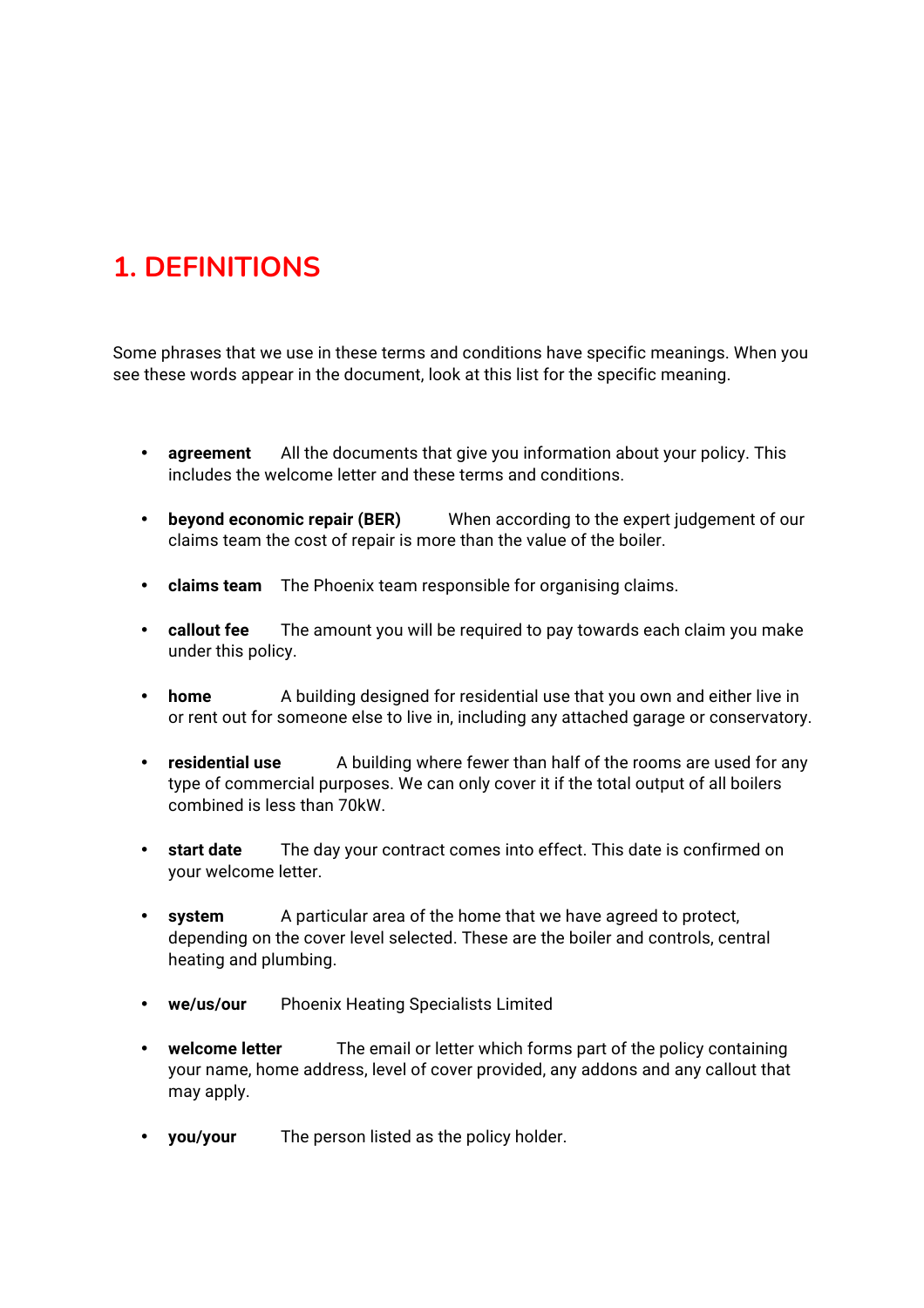# **2. WHAT IS INCLUDED IN YOUR POLICY**

Once you have signed upto one of the Phoenix Heating Specialists cover plans, we will send you a welcome letter confirming the start date of your cover. You will be notified on your welcome letter the cover plan you have selected and be asked to set up a direct debit schedule. A link will be sent to the email address used during your initial enquiry which will enable you to set this up.

**Prices and price change -** All of our policies are annual contracts but you can pay for your policy by either monthly or annual Direct Debit:

Your agreement shows the total amount you will pay and the length of your contract.

Our price will not change over a 12-month period unless you change your agreement, or the Government changes the relevant tax rate.

**Renewals -** All of our contracts are renewed every 12 months however we will write to you at least 30 days before your cover plan is due for renewal and inform you if there are any price changes. We will keep renewing your cover plan automatically, until you ask us to stop.

#### **Our Products and Services**

We have a range of plans that cover various heating components within your house. Some of our plans cover every component, others are specific dependant on the plan you choose best suites your needs.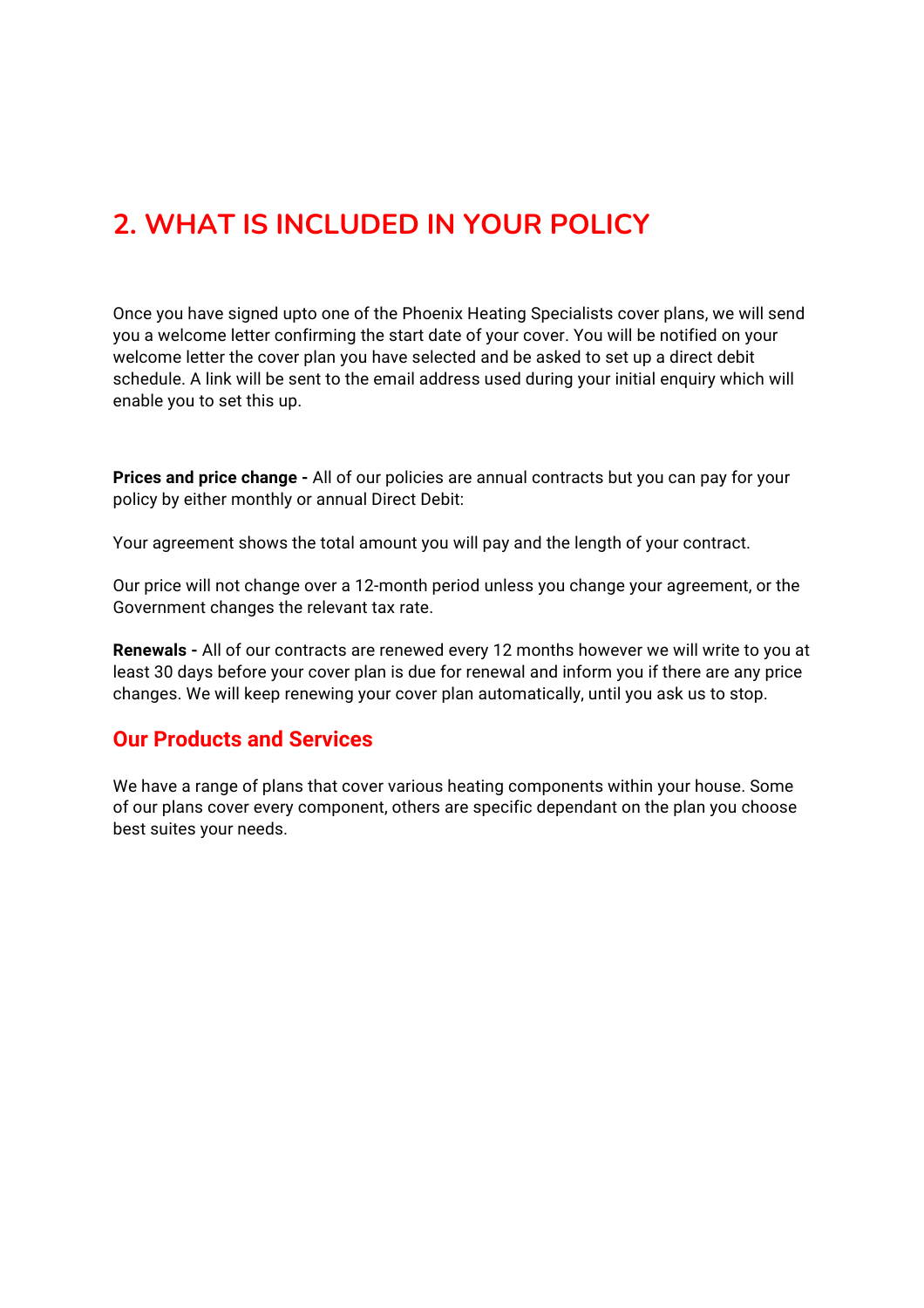# **YOUR HEATING**

### **What is covered**

#### **Phoenix Warranty +**

This cover plan is ideal for those customers that have recently had a new boiler installation and benefit from a manufacturer's warranty. As part of this cover plan, we will cover the following:

**Boiler –** We will co-ordinate all repairs with the manufacturer on your behalf. This means that you just simply have to notify us of an issue. We will then make a judgement based on the information provided on whether you require a manufacturer's visit.

**Annual gas boiler service and safety check** – This is an annual inspection which is mandatory should you want your manufacturers warranty to remain valid. It's also a vital aspect of ensuring that your boiler works trouble free for as long as possible**.**

**Central heating system** – As part of our warranty + Package, we also cover your central heating system. This covers your existing radiators, radiator valves and all pipework supplying said radiators.

### **What is not covered**

Here are the things we do not cover specific to the product. There are also general exclusions in their own section.

**Pre-existing faults** - Any problems that our engineers judge to have happened before the start of your cover plan.

**Other types of boilers/ heaters** - You are not covered for repairs to the following:

- Warm air units or fan convector heaters
- Electric Boilers
- LPG boilers
- Kickspace heaters

**Controls** - Repairs to the controls that make the boiler work, including the programmer, any thermostats, motorised zone valves and central heating pump.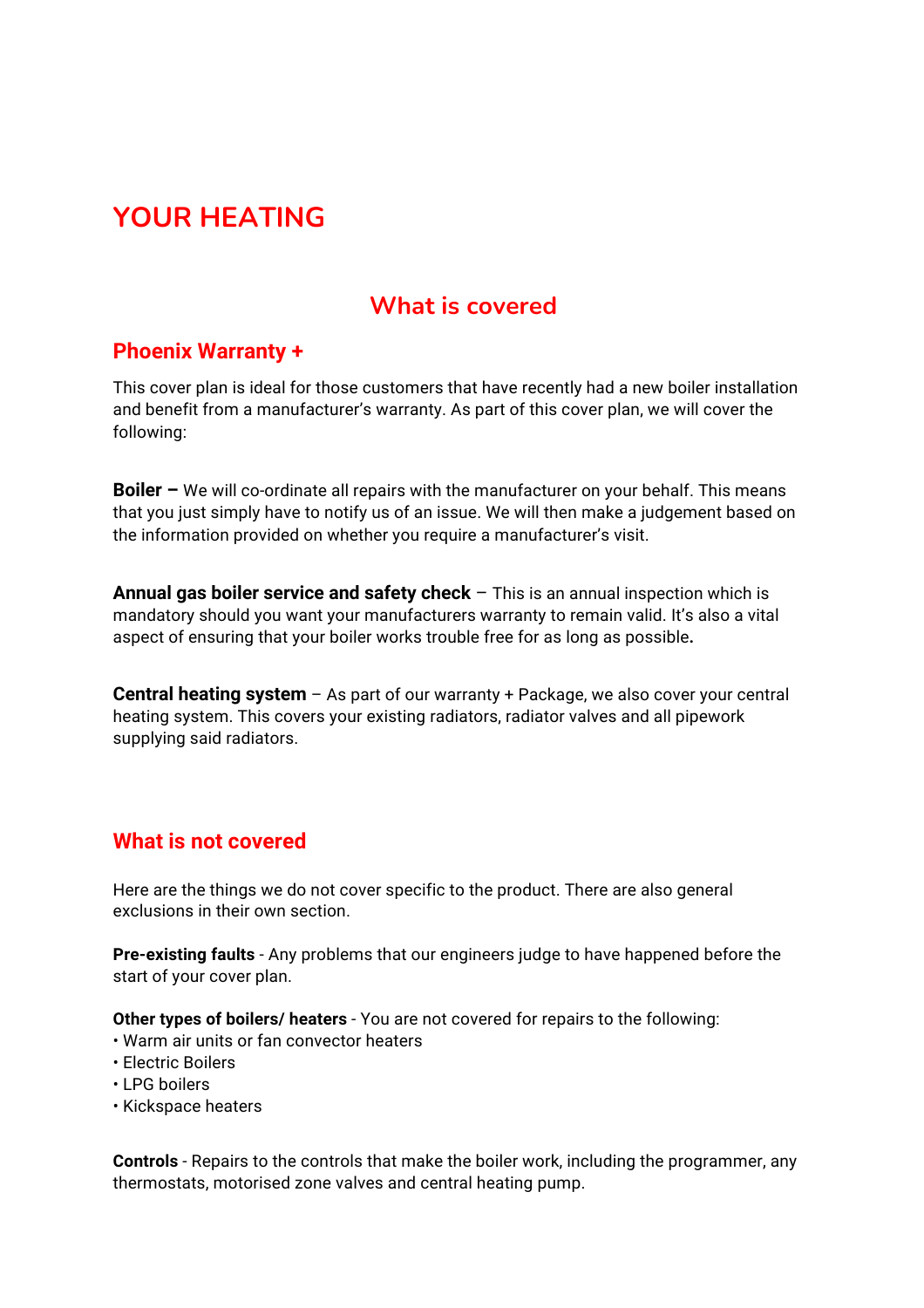**Showers and taps** - Repairing your showers and taps, their parts, and pumps.

**Cold and hot pipework –** Neither cold or hot pipework within the property are covered under this policy.

**Drainage** – Drainage throughout the property including sanitary drainage and rainwater drainage are not covered under this policy.

**Gas fires and cookers** – These gas appliances are not covered under your care plan.

**Sludge** - You are not covered for repairs where the damage is caused by rust, limescale, sludge or other debris which result in repairs or a Powerflush.

**Gas supply pipework** – Gas supply pipework is not covered under this policy.

**Wi-fi or hub issues** - Wi-Fi issues or internet connections that are necessary to make your controls and heating system function correctly.

**Swimming Pools, Heat Pumps and Underfloor/Outdoor Heating** - You are not covered for repairs to the following:

- Underfloor heating
- Solar Panels
- Any part of your boiler and controls which directly supplies a swimming pool
- Air or ground source heat pumps
- Any heating systems or controls designed for outdoor heating

### **Phoenix Silver Care plan**

**Boiler** – Your boiler is covered in its entirety for all working components within the boiler case. If, however it is deemed that your boiler is beyond economical repair and is required to be replaced, we will provide you with a discount equivalent to your annual subscription costs for the cost of replacement.

**Annual gas boiler service and safety check. –** This is an annual inspection which is mandatory should you want your manufacturer's warranty to remain valid. It's also a vital aspect of ensuring that your boiler works trouble free for as long as possible**.** 

**Controls** - Repairs to the controls that make the boiler work, including the programmer and any other thermostats that are integral to the functioning of the boiler. We will arrange replacement controls if our engineer advises that we are unable to repair.

#### **What is not covered**

Here are the things we do not cover specific to the product. There are also general exclusions in their own section.

**Pre-existing faults** - Any problems that our engineers judge to have happened before the start of your cover plan.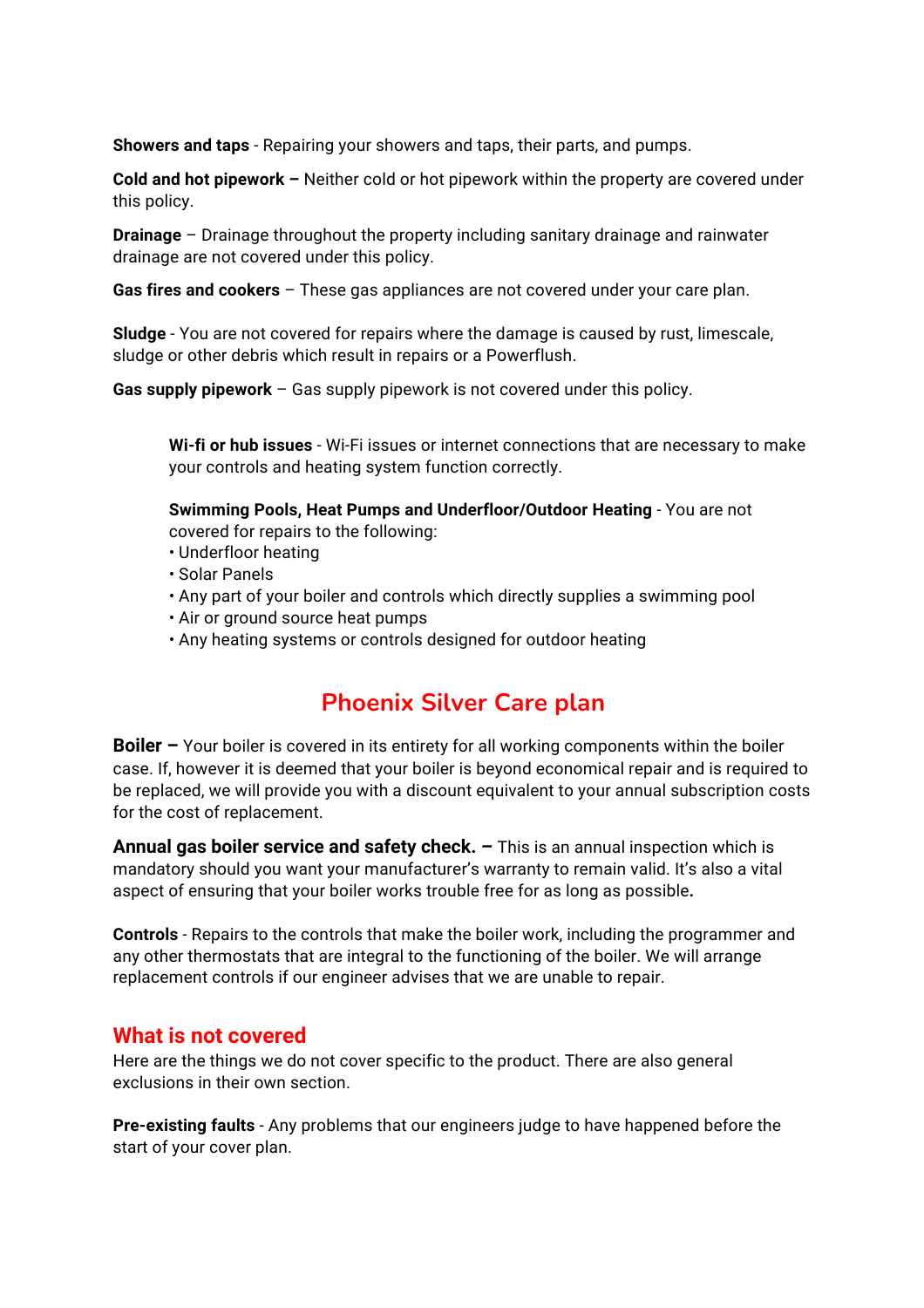**Other types of boilers/ heaters** - You are not covered for repairs to the following:

- Warm air units or fan convector heaters
- Electric Boilers
- LPG boilers
- Kickspace heaters

**Central heating system** – Your central heating system. Including your existing radiators, radiator valves and all pipework supplying said radiators.

**Showers and taps** - Repairing your showers and taps, their parts, and pumps.

**Cold and hot pipework –** Neither cold or hot pipework within the property are covered under this policy.

**Drainage** – Drainage throughout the property including sanitary drainage and rainwater drainage are not covered under this policy.

**Gas fires and cookers** – These gas appliances are not covered under your care plan.

**Sludge** - You are not covered for repairs where the damage is caused by rust, limescale, sludge or other debris which result in repairs or a Powerflush.

**Gas supply pipework** – Gas supply pipework is not covered under this policy.

**Wi-fi or hub issues** - Wi-Fi issues or internet connections that are necessary to make your controls and heating system function correctly.

**Swimming Pools, Heat Pumps and Underfloor/Outdoor Heating** - You are not covered for repairs to the following:

- Underfloor heating
- Solar Panels
- Any part of your boiler and controls which directly supplies a swimming pool
- Air or ground source heat pumps
- Any heating systems or controls designed for outdoor heating

### **Phoenix Gold Care Plan**

**Boiler –** Your boiler is covered in its entirety for all working components within the boiler case. If, however it is deemed that your boiler is beyond economical repair and is required to be replaced, we will provide you with a discount equivalent to your annual subscription costs for the cost of replacement.

**Annual gas boiler service and safety check. –** This is an annual inspection which is mandatory should you want your manufacturer's warranty to remain valid. It's also a vital aspect of ensuring that your boiler works trouble free for as long as possible**.** 

**Controls** - Repairs to the controls that make the boiler work, including the programmer and any other thermostats that are integral to the functioning of the boiler. We will arrange replacement controls if our engineer advises that we are unable to repair.

**Central heating system** – Your central heating pipework, radiators and radiator valves are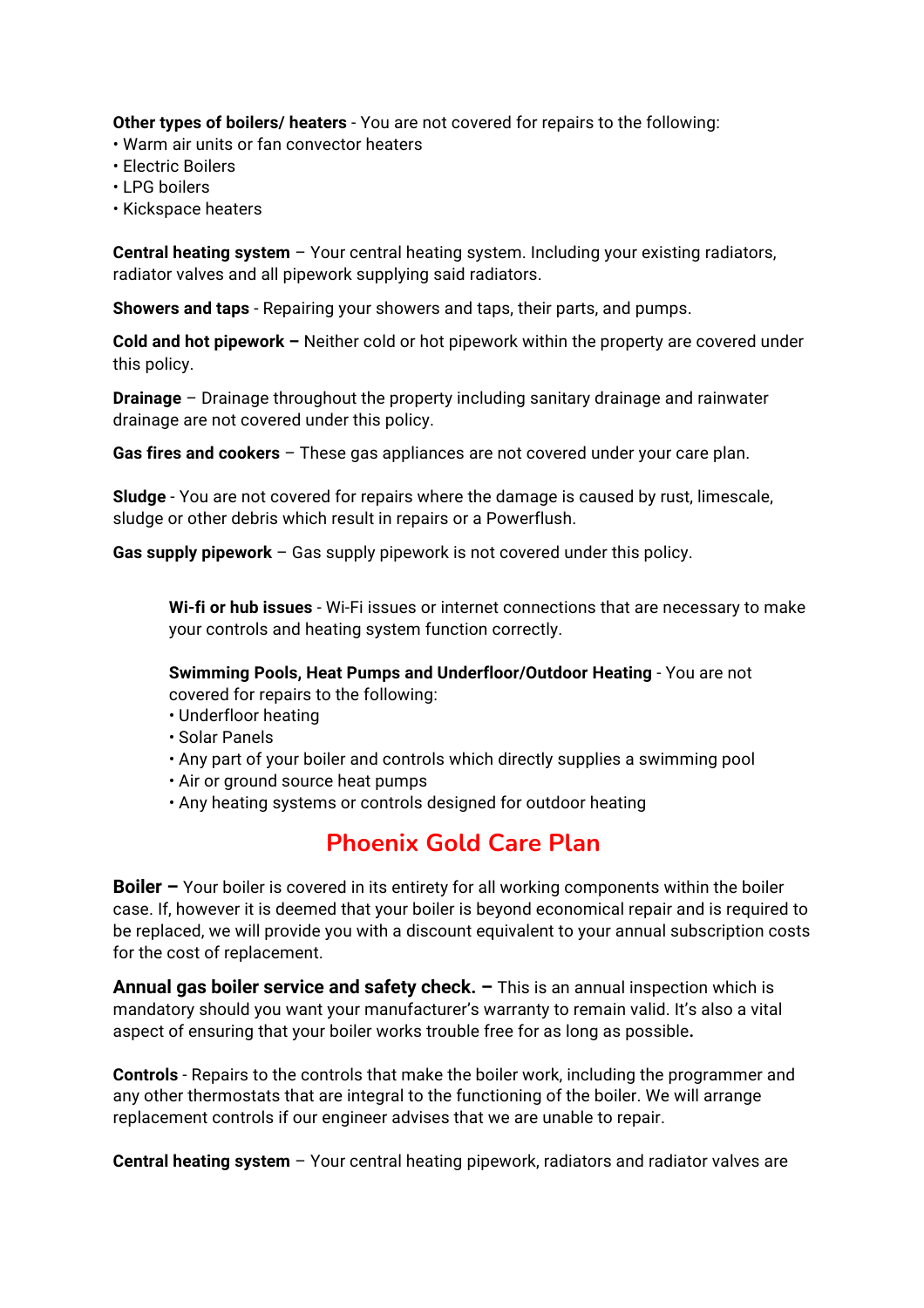covered under this policy. Also included is all external motorized valves, central heating pumps and bypass valves etc.

#### **What is not covered**

Here are the things we do not cover specific to the product. There are also general exclusions in their own section.

**Pre-existing faults** - Any problems that our engineers judge to have happened before the start of your cover plan.

**Other types of boilers/ heaters** - You are not covered for repairs to the following:

- Warm air units or fan convector heaters
- Electric Boilers
- LPG boilers
- Kickspace heaters

**Showers and taps** - Repairing your showers and taps, their parts, and pumps.

**Cold and hot pipework –** Neither cold or hot pipework within the property are covered under this policy.

**Drainage** – Drainage throughout the property including sanitary drainage and rainwater drainage are not covered under this policy.

**Gas fires and cookers** – These gas appliances are not covered under your care plan.

**Sludge** - You are not covered for repairs where the damage is caused by rust, limescale, sludge or other debris which result in repairs or a Powerflush.

**Gas supply pipework** – Gas supply pipework is not covered under this policy.

**Wi-fi or hub issues** - Wi-Fi issues or internet connections that are necessary to make your controls and heating system function correctly.

**Swimming Pools, Heat Pumps and Underfloor/Outdoor Heating** - You are not covered for repairs to the following:

- Underfloor heating
- Solar Panels
- Any part of your boiler and controls which directly supplies a swimming pool
- Air or ground source heat pumps
- Any heating systems or controls designed for outdoor heating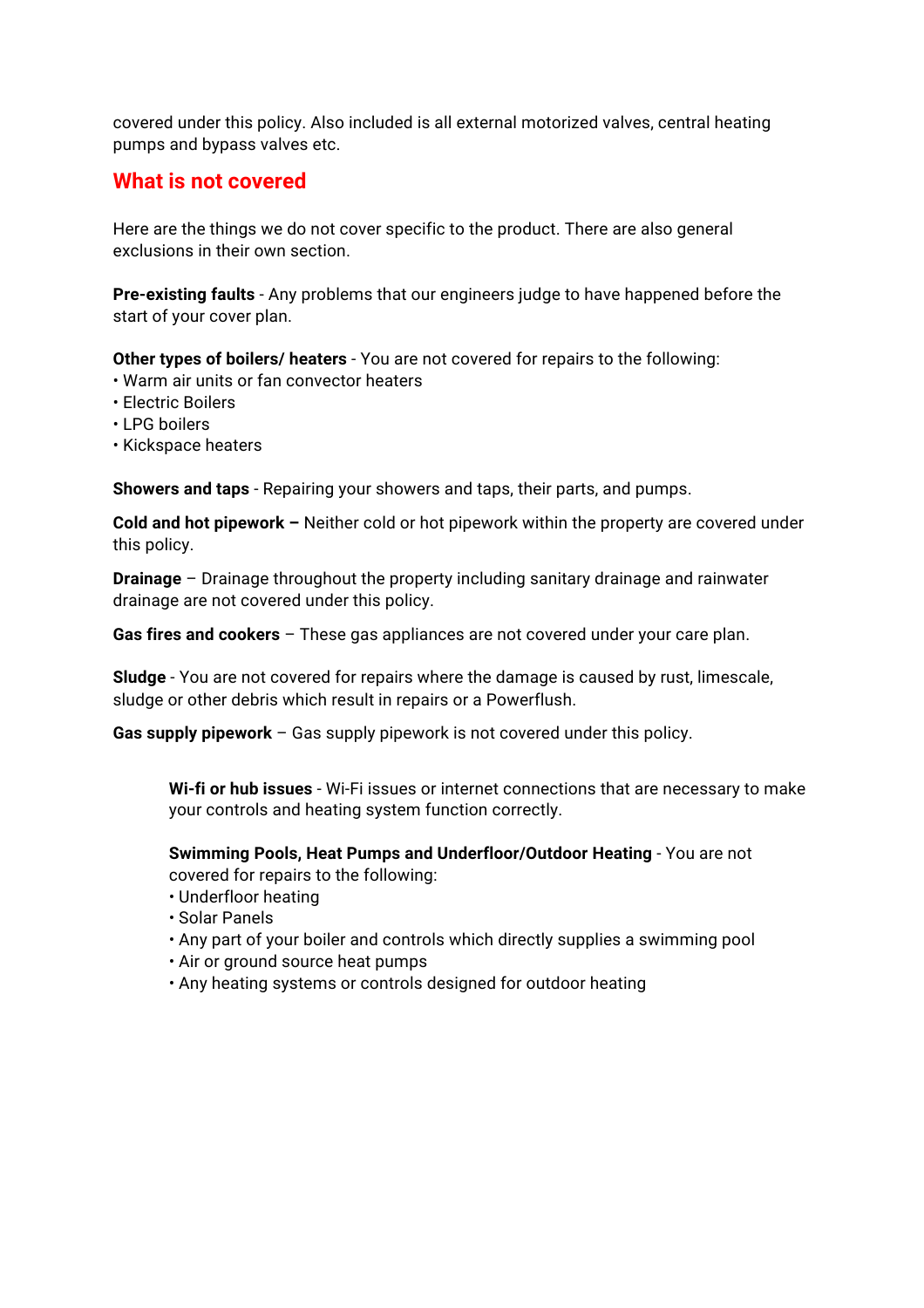### **Platinum Phoenix Care Plan**

**Boiler** – Your boiler is covered in its entirety for all working components within the boiler case. If, however it is deemed that your boiler is beyond economical repair and is required to be replaced, we will provide you with a discount equivalent to your annual subscription costs for the cost of replacement.

**Annual gas boiler service and safety check. –** This is an annual inspection which is mandatory should you want your manufacturer's warranty to remain valid. It's also a vital aspect of ensuring that your boiler works trouble free for as long as possible**.** 

**Controls** - Repairs to the controls that make the boiler work, including the programmer and any other thermostats that are integral to the functioning of the boiler. We will arrange replacement controls if our engineer advises that we are unable to repair.

**Central heating system** – Your central heating pipework, radiators and radiator valves are covered under this policy. Also included is all external motorized valves, central heating pumps and bypass valves etc.

**Gas supply pipework** – Gas supply pipework is covered under this care plan. This includes gas pipework from the meter however anything prior to the exit of the gas meter is not included and is the responsibility of your gas provider.

**Cold and hot pipework –** Both hot and cold pipework within the property are covered under this policy. This includes service valves, flexible hoses

#### **What is not covered**

Here are the things we do not cover specific to the product. There are also general exclusions in their own section.

**Pre-existing faults** - Any problems that our engineers judge to have happened before the start of your cover plan.

**Gas fires and cookers** – These gas appliances are not covered under your care plan.

**Other types of boilers/ heaters** - You are not covered for repairs to the following:

- Warm air units or fan convector heaters
- Electric Boilers
- LPG boilers
- Kickspace heaters

**Drainage** – Drainage throughout the property including sanitary drainage and rainwater drainage are not covered under this policy.

**Showers and taps** - Repairing your showers and taps, their parts, and pumps

**Sludge** - You are not covered for repairs where the damage is caused by rust, limescale, sludge or other debris which result in repairs or a Powerflush.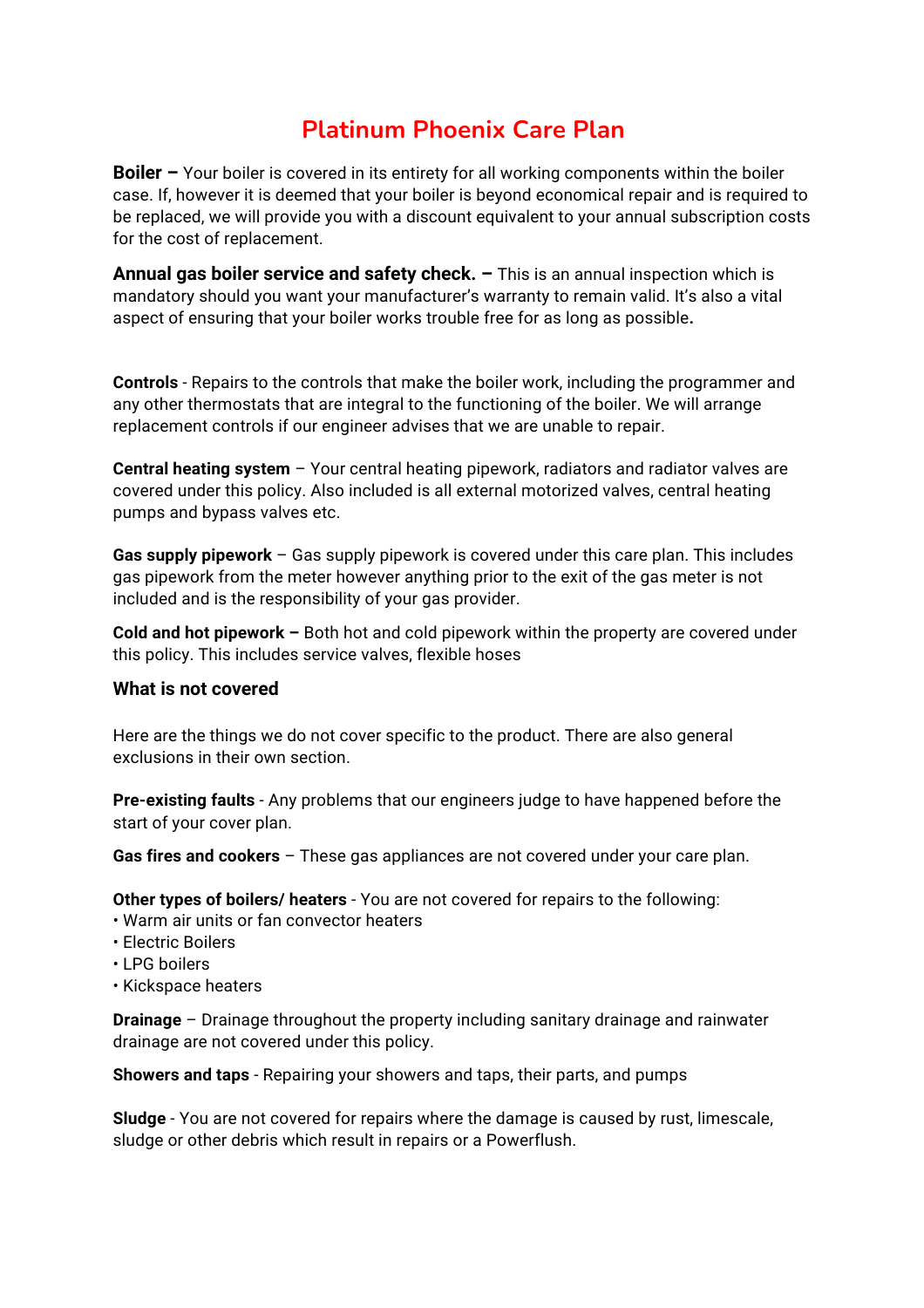**Wi-fi or hub issues** - Wi-Fi issues or internet connections that are necessary to make your controls and heating system function correctly.

**Swimming Pools, Heat Pumps and Underfloor/ Outdoor Heating** - You are not covered for repairs to the following:

- Underfloor heating
- Solar Panels
- Any part of your boiler and controls which directly supplies a swimming pool
- Air or ground source heat pumps
- Any heating systems or controls designed for outdoor heating

### **3. HOW TO**

**How to organise an annual service visit** - All products include an annual service which is a check-up of your gas boiler, central heating, and ventilation each year to make sure they are working safely in line with the relevant laws and regulations.

**Arranging the annual service visit** – We will contact you during the summer months as we use the quieter times of the year to prioritize routine maintenance so that we are readily available throughout the winter months to cater for repairs and emergency breakdowns.

We will make three attempts to contact you to arrange your annual service. Should we fail to carry out your annual service this may jeopardise your heating plan and we may opt to cancel your policy.

We will try to complete your annual service on the anniversary of your last service. However sometimes your annual service may be more than 12 months after your last service visit. In periods of local or national high demand for our services (usually due to cold weather), Phoenix will prioritise breakdowns and therefore Phoenix may need to rearrange these.

**What's involved in an annual service** - Your annual service may include testing the gas your boiler produces. If it is necessary to take your boiler apart to adjust or clean it, we will do so.

When we complete the annual service, our engineer will give you, or we will send you, a checklist that shows you exactly what we looked at as part of the annual service. If we find a problem or fault that needs to be fixed, we tell you about it and if its covered under your policy, we will arrange the work to be carried out.

**Welcome Service** - Depending on your circumstances, we may need to do a welcome service. This is a check to see if your system can be covered and that there are no preexisting faults. We will usually do this within 28 days of your policy start date.

If we find your existing boiler and controls is not on the approved list or it has an existing fault, we will either:

• offer you a different cover plan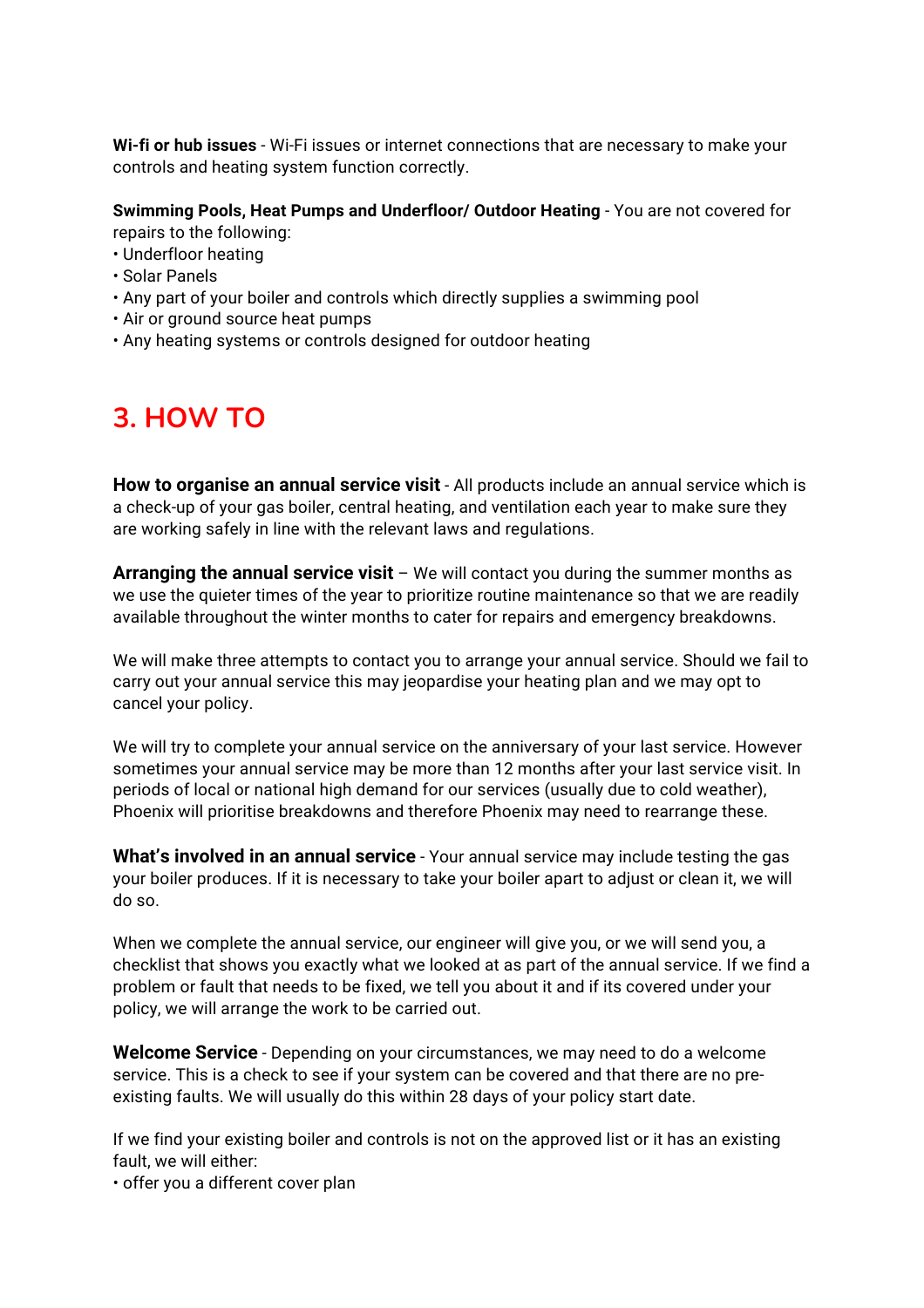• cancel your cover plan with phoenix heating specialists

• tell you what needs to be done to fix it – and give you a quote for the cost of the repair.

Once Phoenix or someone else has fixed it then Phoenix Heating Specialists can then cover you.

If your system passes the welcome service, our engineer will do an annual service immediately afterwards.

### **How to organise a claim**

**Arranging a claim** - We aim to handle all claims as quickly and as efficiently as possible and strive to keep you updated along the entire process. To make a claim call us on 01482 247 909 and you will get through to someone who can help you. Alternatively, you can speak to our team on our Livechat software on our website or submit a repair request using our website.

**Grace period before you can request a repair** - You will not be able to request a repair in the first 14 days of your start date.

**Paying callout fees** – None of our care plans incorporate excess charges. This means you have complete clarity and assurance that should you request a repair under an item covered within your policy, it will be covered providing its not caused from sludge, mis-use or beyond economical repair.

**Arranging a time to visit or make repairs** - We will try and arrange a repair or visit at a time that is convenient to you, unless something beyond our control makes that impossible  $-$  in which case a member of our team will let you know as soon as possible and arrange another time when our engineer can visit.

**Cash payments** - We will not offer you cash instead of carrying out a welcome service, an annual service, repairs, or replacements.

**If you miss any payments** - Before we book your annual service or claim, Phoenix will require you to pay for any unpaid/overdue premium payments and our engineer may not visit the home before these are paid.

#### **How to make a change to your contract**

**Moving home** - Please tell us if you move to a new house as soon as possible, as your cover plan is based on your current home. Depending on the circumstances, you may need to take out a new cover plan and cancel your existing cover plan. We may need to arrange a welcome service and we may need to charge you for this.

**Changes to your home or boiler** - You need to let us know if there are any changes to your contact details including telephone number, address, or email. If you change your boiler during the contract period, you will need to inform us so we can confirm if your new boiler is on the approved list.

Your policy will continue as normal until you tell us. If your new boiler or appliance cannot be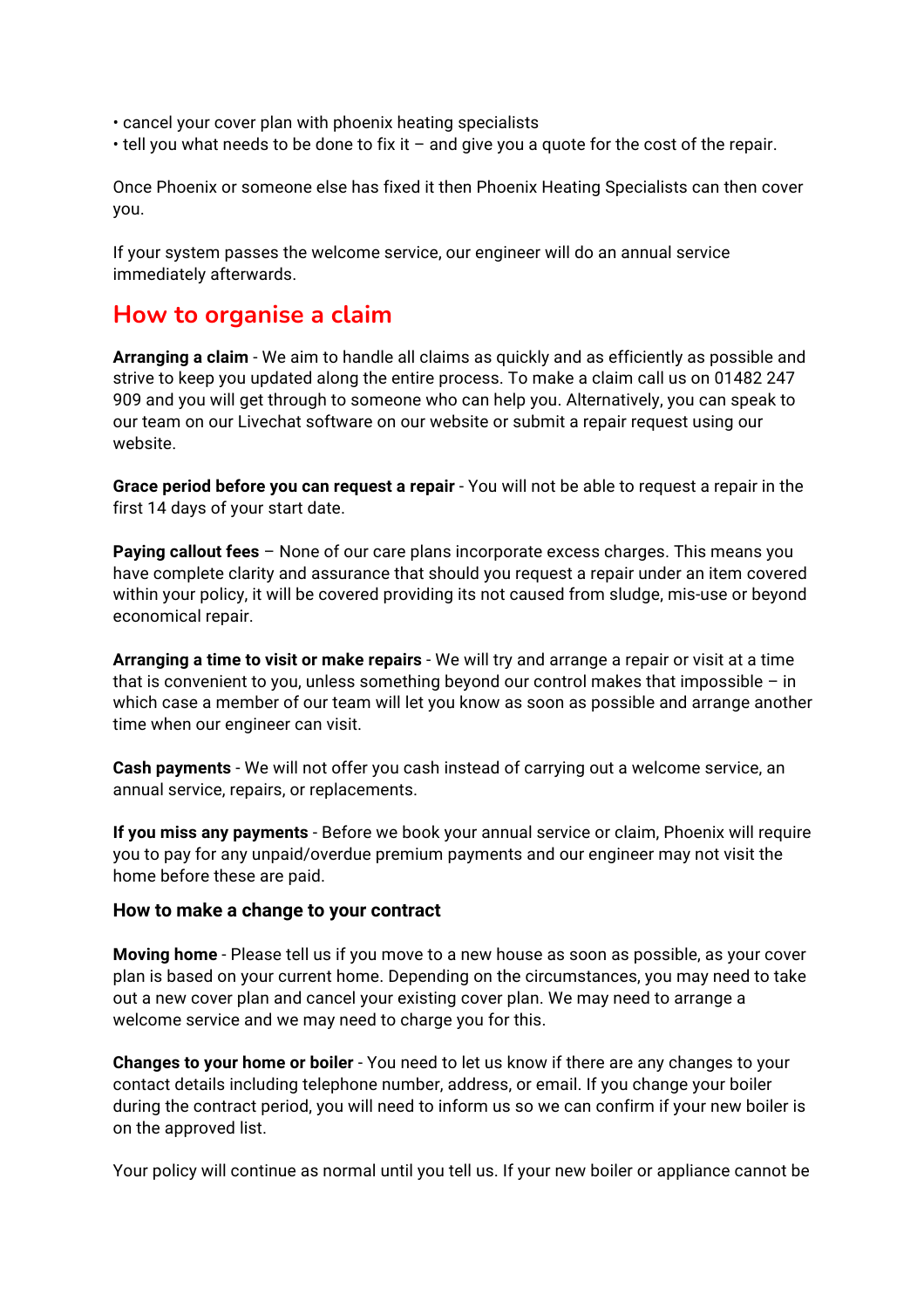covered, we might need to cancel or change your cover plan. It is your responsibility to check that you still need the same level of care. (This may not be the case if your new boiler has a manufacturer's warranty).

**Upgrades / Downgrades** - If you wish to upgrade your policy to a different level of cover or change your callout fee, you can do this at any point. Depending on the circumstances, we may need you to sign up to a new cover plan and cancel your existing policy. You will not be able to downgrade midway through your contract for free as this would count as a cancellation.

#### **How to cancel your contract**

**How to cancel** - All our contracts are annual contracts, so you are not able to cancel for free once you pass through your cooling off period.

**Cancelling in your cooling off period (within 14 days)** - You can cancel your policy within 14 days of the start date or, if later, within 14 days of the date you receive this Policy Document. We will refund any premium you have paid if you have not had a service. If we have carried out any work for you before the cooling off period ends and then you cancel your contract, you will have to pay cancellation charges to cover the cost of work done as follows:

Annual Service or Welcome Service - £85 Landlord Gas Safety Record - £100

**If you want to cancel after 14 days** - If you have not had a repair or a service visit/Landlord Gas Safety Record from us, you are free to cancel without any fee as long as you give us one months' notice. We will not offer any refunds for any previous months you have paid for. We will return any unused premiums if you paid annually.

If you had a repair or service visit/Landlord Gas Safety Record, we will cancel your agreement from the date you tell us but you will have to pay cancellation charges to cover the cost of work done as follows:

Annual Service or Welcome Service - £85 Landlord Gas Safety Record - £100

Repair - the remaining balance outstanding under the agreement. For example, if you have 5 months left of your contract you will need to pay an amount equivalent to 5 outstanding payments.

**When we have to cancel** - We can cancel your contract or cover straight away if:

- You give us false information
- Your boiler is not on our approved list
- We find an existing fault during your welcome service

• We cannot find the parts we need to repair your boiler, appliance or system, despite our best attempts

• You put our people's health and safety at risk, for example, through physical or verbal abuse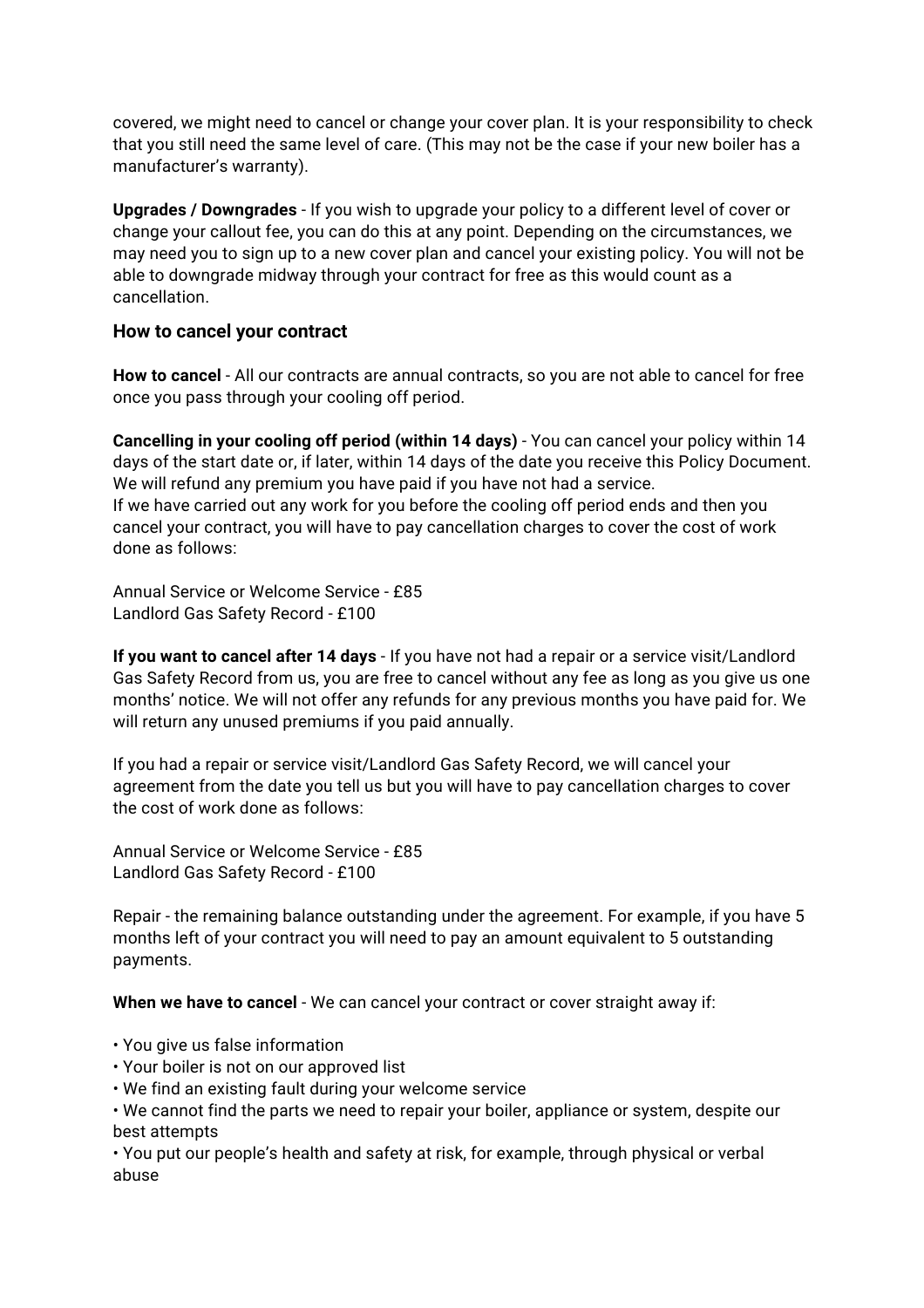- Your home is unfit or unsafe to work in
- You do not let us in to your home to work, despite several attempts
- We tell you to make permanent repairs or improvements, but you do not; or
- You do not make your payments

We will try writing to you to collect the money you are due to pay. If we do not hear from you and you don't pay, we'll cancel your contract no less than 30 days after the date we first found out your payment had failed.

#### **How to make a complaint**

Our mission is to provide customers with the highest level of service. If we have fallen short of your expectations, we will make every effort to resolve the issue quickly for you. To give you even more protection in case something goes wrong, there are various levels of escalation that you can turn to.

Step 1: Contact Phoenix (for all types of complaints) Please get in touch with us as soon as possible if there is anything wrong with any part of your policy.

- Call us on 01482 247 909
- Email us at info@phoenixheatingspecialists.co.uk

We take any complaint seriously and we will do our best to fix any issue as soon as possible. If we need time to investigate, we will let you know and keep you updated.

If your complaint relates to a repair, you can escalate it to the underwriter if it has not been resolved by the end of the third working day.

Step 2: Appeal to Financial Ombudsman If you are not satisfied with the outcome from the underwriter, then you can contact the Financial Ombudsman Service.

- Post: Exchange Tower, London E14 9SR
- Phone: 0300 123 9123 or 0800 023 4567
- Email: complaint.info@financial-ombudsman.org.uk

### **4. WHAT WE ARE NOT ABLE TO COVER**

It is important to read and understand this section because there are some things that we have decided not to cover.

These conditions exist to make sure we provide you with the best service we can, using our expertise. We have spent a lot of time working with our customers and engineers to decide what we choose not to cover to keep our prices low and our customer service high.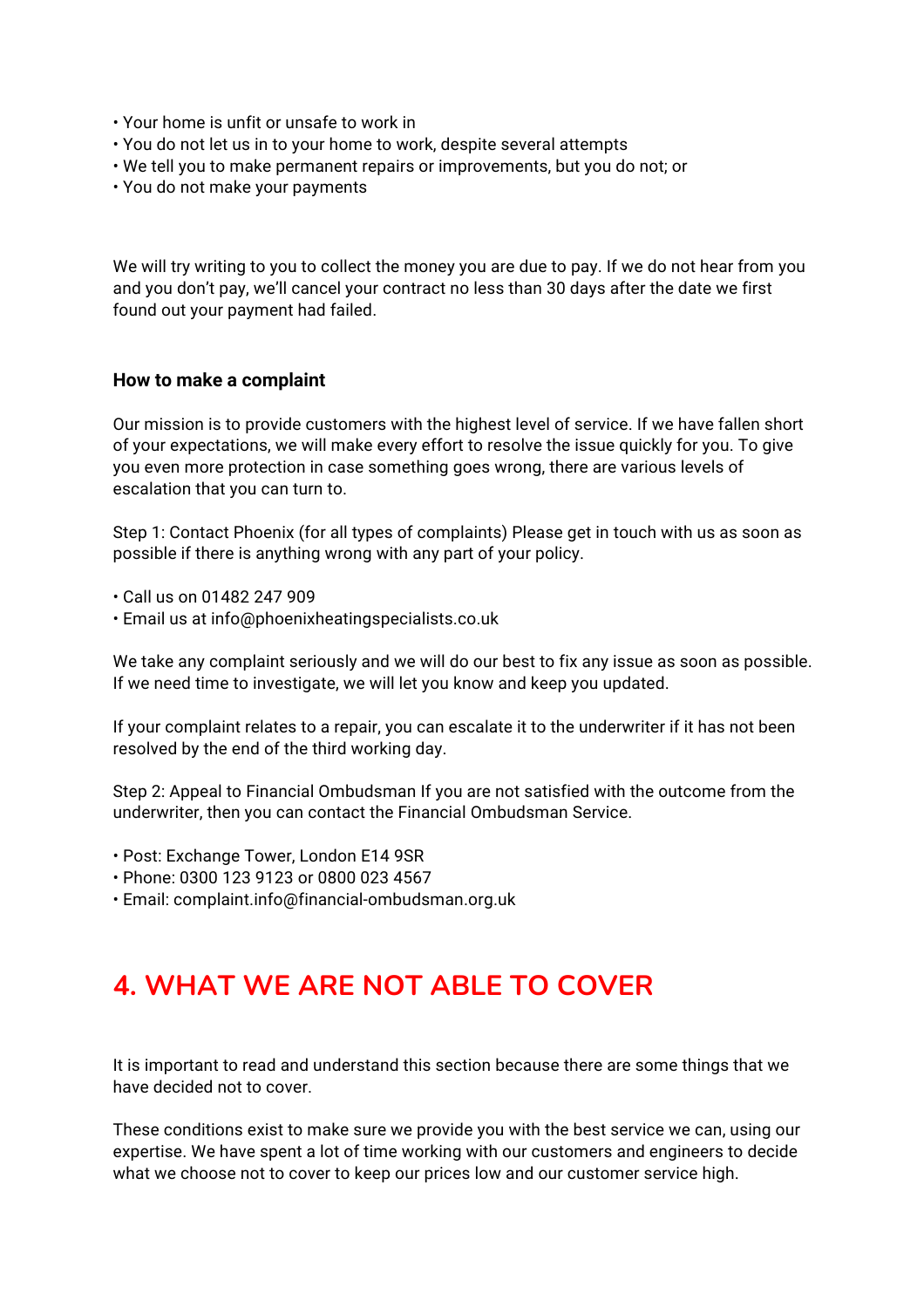**Existing faults** - We will not include repairs of any faults that existed before you took out the cover plan. This includes design or installation faults. Our engineer will use their expert judgement to decide when the fault happened.

**Beyond Economic Repair** - Boilers have a limited life. Depending on the make or model of the boiler this can be between 7-20 years. This means that the value of a boiler falls over time. Sometimes when the cost of the repair for the boiler is likely to be more than the current value of your boiler, we will not be able to carry out the repair and instead declare the boiler beyond economical repair.

As previously stated, if the boiler is required to be replaced then we will refund the annual subscription cost and provide this as a discount towards the purchase of a new boiler. In the event you opt to get a third party to complete the installation, we will refund six months (if paid) of the annual subscription.

**When spare parts are no longer available** - We will provide replacements with similar functionality to the replaced parts, but these might not have the exact same features. If you decide to give us a replacement part that you have purchased yourself, our engineer will install it if the replacement part is on our approved list.

We will try to get parts from the original manufacturer or our suppliers but if a part cannot be sourced that we need, we may cancel your contract.

If you have an older boiler there is a chance that we may not be able to get hold of all the parts we need to fix your boiler or central heating. If we've agreed to cover a boiler or appliance, we'll do what we can, within reason, to repair it but might not always be able to locate the required part. If you can find a manufacturer approved part, we will be happy to fit it and reimburse you if you give us a receipt.

**Damage caused by others** - We are unlikely to agree to repair any faults or design faults that are caused by interference by anyone apart from us, including 3rd party engineers or utility suppliers. This includes if the damage is caused by a power cut.

Our engineer will use their expert judgement to decide how the damage happened and whether anyone other than us carries out any work on your boiler, appliance or system and damaged it.

**Intentional Damage or Negligence** - We will not repair or replace any parts that have been deliberately damaged, misused or neglected. Our engineer will use their expert judgement to decide how the damage happened.

**Curved or designer radiators** - Your care plan will not replace curved or designer radiators. By designer radiator we mean a radiator

• of particular artistic design

• of intricate shape; or

• made from materials such as glass, marble, stone, wood, cast iron or similar non-standard material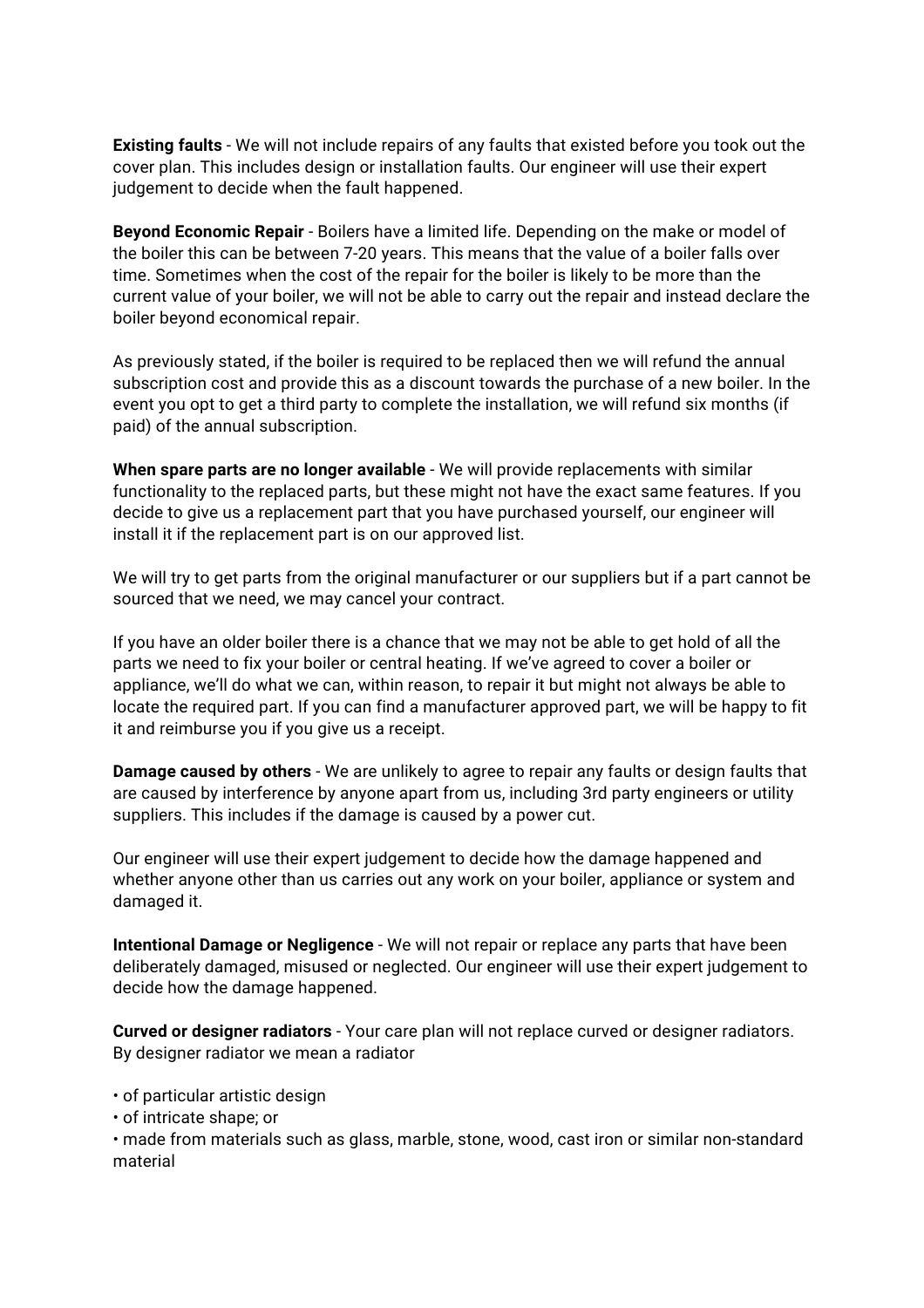**Any damage that's covered by home insurance** - Your cover plan does not include repairing or replacing any damage caused by extreme weather, flooding, escape of water, structural issues, fire or explosions – or any other kind of damage that's normally covered by household insurance.

**Making any improvements** – All our cover plans are designed for repairs to your systems and therefore your cover plan does not include any improvements or upgrades such as:

- replacing working radiators
- swapping standard radiator valves for thermostatic ones
- adding extra radiators

Where Phoenix informed you that an improvement is necessary, the engineer may not continue to make repairs on that part of your boiler, appliance or system until the work has been carried out.

**Steel iron or lead pipes** - Your cover plan does not cover the repair or replacement of steel iron or lead pipes. The only exception to this is your gas supply pipe.

**Energy/central heating management systems** - Your cover plan will not repair or replace energy or central heating management systems.

**External water supply stopcock (also known as stop tap or stop valve)** - If the engineer is unable to turn off the external water supply stopcock to your home to complete your repair, it will be your responsibility to arrange for this to be turned off.

**Any other loss or damage (consequential damage)** - Your Cover plan is not responsible for any loss of, or damage caused as a result of, your boiler, appliance or system breaking, leaking or failing unless you can show that we caused the damage.

**Power flush** - Over time, gas central heating systems build up sludge that can block or narrow your pipes, radiators, and boiler parts.

The Phoenix Power Flush is our way of removing that sludge from your system. We will tell you if your system needs a power flush to work properly. Please note that this will cost extra as this is not included in your cover plan.

If someone else carries out a power flush for you, we will need to see the receipt before we are able to carry out any more repairs or replacement work for damage caused by sludge. We may also request the completion of a PH water sample to ensure that the work has been carried out to the correct quality.

**Getting access and reinstatement** - Our engineer will let you know if they need to remove cupboards or make holes in original surfaces in order to make a repair.

We will fill in any excavation and leave the surface level where we have made access to an external drain or external water supply pipe, however we are not responsible for reinstating floor coverings, fixtures or fittings to their original standards.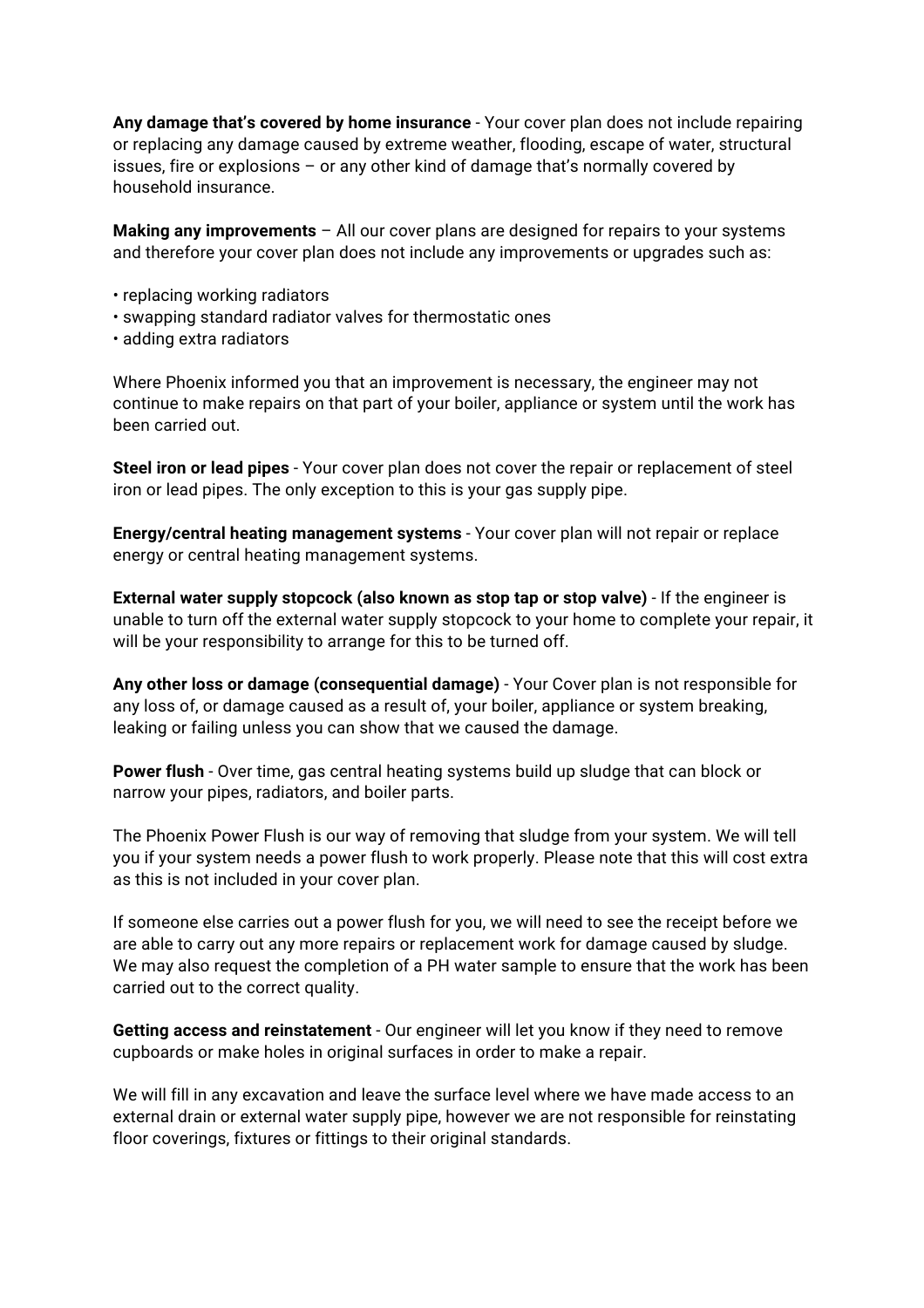# **5. SAFETY AND SECURITY**

Our products are unique to insurance as they involve sending engineers into people's homes to fix issues with complicated systems such as boilers. Therefore, we place extra importance on the safety of our customers and engineers. We have several processes in place to make sure of this.

**Our engineers** - The claims team will send an approved Gas Safe engineer to carry out the work for your gas heating and appliances.

**Getting into your home** - To keep our customers safe, our engineer will only work on your home if there is someone 18 years or older there the whole time. They must be able to give instructions to our engineer on your behalf.

It is your responsibility to arrange for the engineer to access your home. If the engineer is unable to access your home, you will need to rearrange the appointment. If you do not arrange a new appointment, your cover plan will continue. After three failed attempts to get into your home, we may cancel your cover plan.

**Safety risks in your home** - Our engineer will not start or continue doing any work in your home if they believe there's a health and safety hazard. Our engineer will only return to finish the work if that risk has gone. Asbestos needs to be removed before the engineer can repair your boiler, central heating, or gas supply pipe. You will also need to arrange and pay for someone else to remove the asbestos and give the claims team a Certificate of Reoccupation, which proves that all asbestos has been removed in line with legislation and it is safe to return to the home. Only after this can our engineer start working again.

**If your system is unsafe or against regulations** - From time to time, we may inform you that your system needs repairs or improvements, to keep it working safely, but are not covered by your cover plan (for example, if your ventilation doesn't meet current Gas Safe regulations).

If you decide not to follow this advice, you may not be covered for any further repairs to your boiler or system under this cover plan , and your cover plan will keep running until you or we change or cancel it.

When this happens, you will still be liable for the agreed payments under the cover plan until the end date or it is cancelled.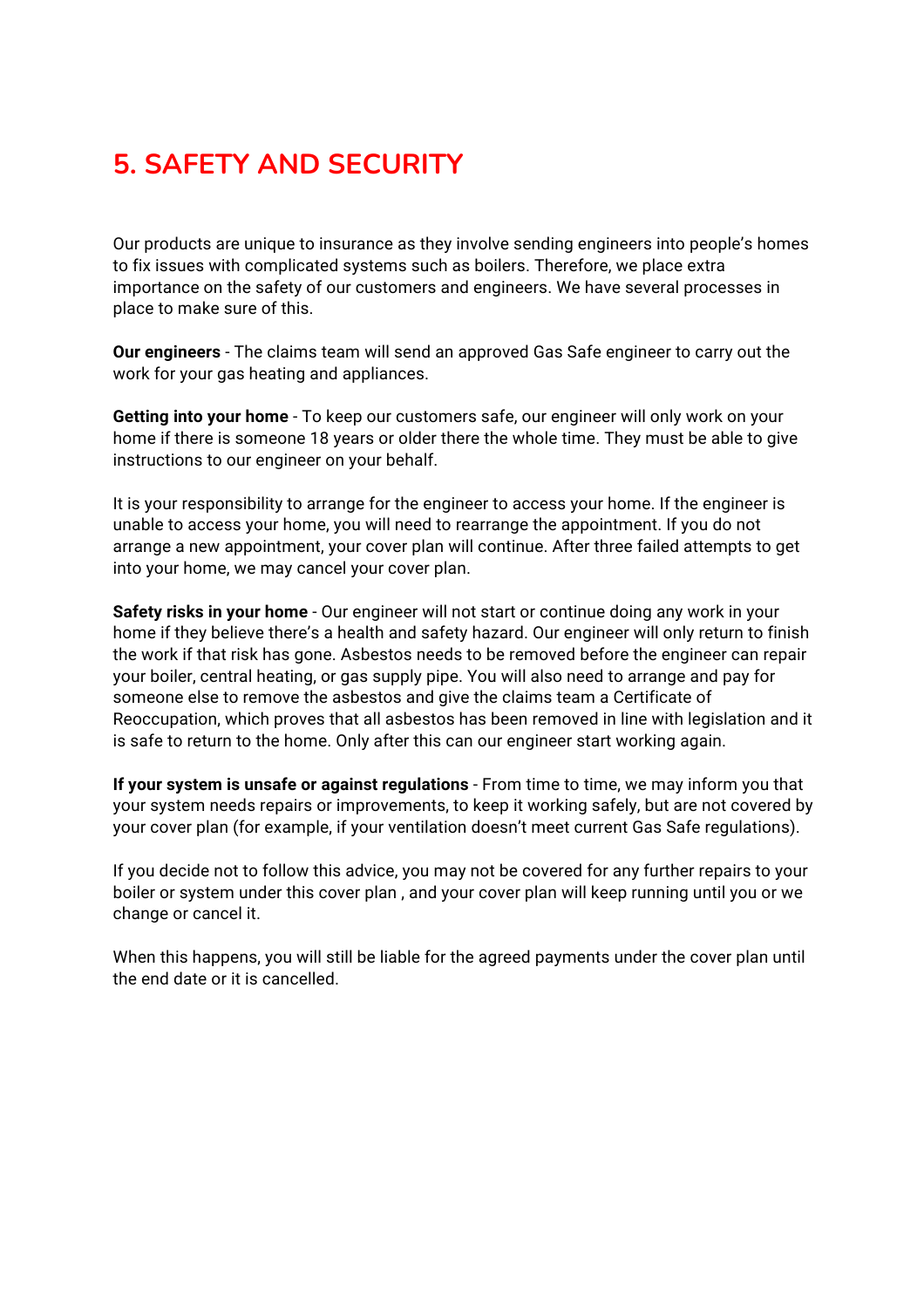## **6. LEGAL INFORMATION**

This cover plan was arranged by Phoenix Heating Specialists Limited.

**Fraud** - We take a robust approach to prevent fraud so that we can keep premium rates down and so that you do not have to pay for other people's dishonesty. If any claim made by you or anyone acting on your behalf under this insurance is fraudulent, deliberately exaggerated or intended to mislead, we may:

- Not pay your claim; and
- Recover (from you) any payments we have already made in respect of that claim; and
- End your insurance from the time of the fraudulent act; and

• Inform the police of the fraudulent act. If your insurance ends from the time of the fraudulent act, we will not pay any claim for any incident which happens after that time and may not return any of the insurance premium(s) already paid.

**Law and Jurisdiction** - This policy shall be governed by the laws of England and Wales and subject to the exclusive jurisdiction of the courts of England.

**Information you have provided – Insurance Act 2015** - You must take reasonable care to provide accurate and complete answers to all the questions you are asked when you take out or make changes to this policy.

You must notify us as soon as possible if any of the information in your policy documents is incorrect or if you wish to make a change to your policy.

If you do not provide accurate and complete answers to the questions you are asked, or you fail to notify us of any incorrect information or changes you wish to make, your policy may not operate in the event of a claim. We may not pay any claim in full or your policy could be invalid.

No term of this cover plan is intended to limit or affect the statutory rights and obligations of the parties to this contract under the Insurance Act 2015.

**Recovering losses caused by third parties** - If you request a repair, replacement or service under your cover plan you will give us all the help necessary to recover any losses owed to us from third parties, following any repair or replacement that we carry out. We may ask you to give us help to recover loses before or after we carry out any repair or replacement.

**Under warranty from a third party** - If your boiler, appliance or system is covered by a thirdparty warranty, it is your responsibility to make sure that any work we do doesn't affect that warranty. We will not be liable if any work we conduct on your boiler or system does not comply with the manufacturer's warranty.

**Who can benefit from this contract?** - Nobody other than you can benefit from your cover plan. However, you can add authorised people onto your account from whom we will take instructions.